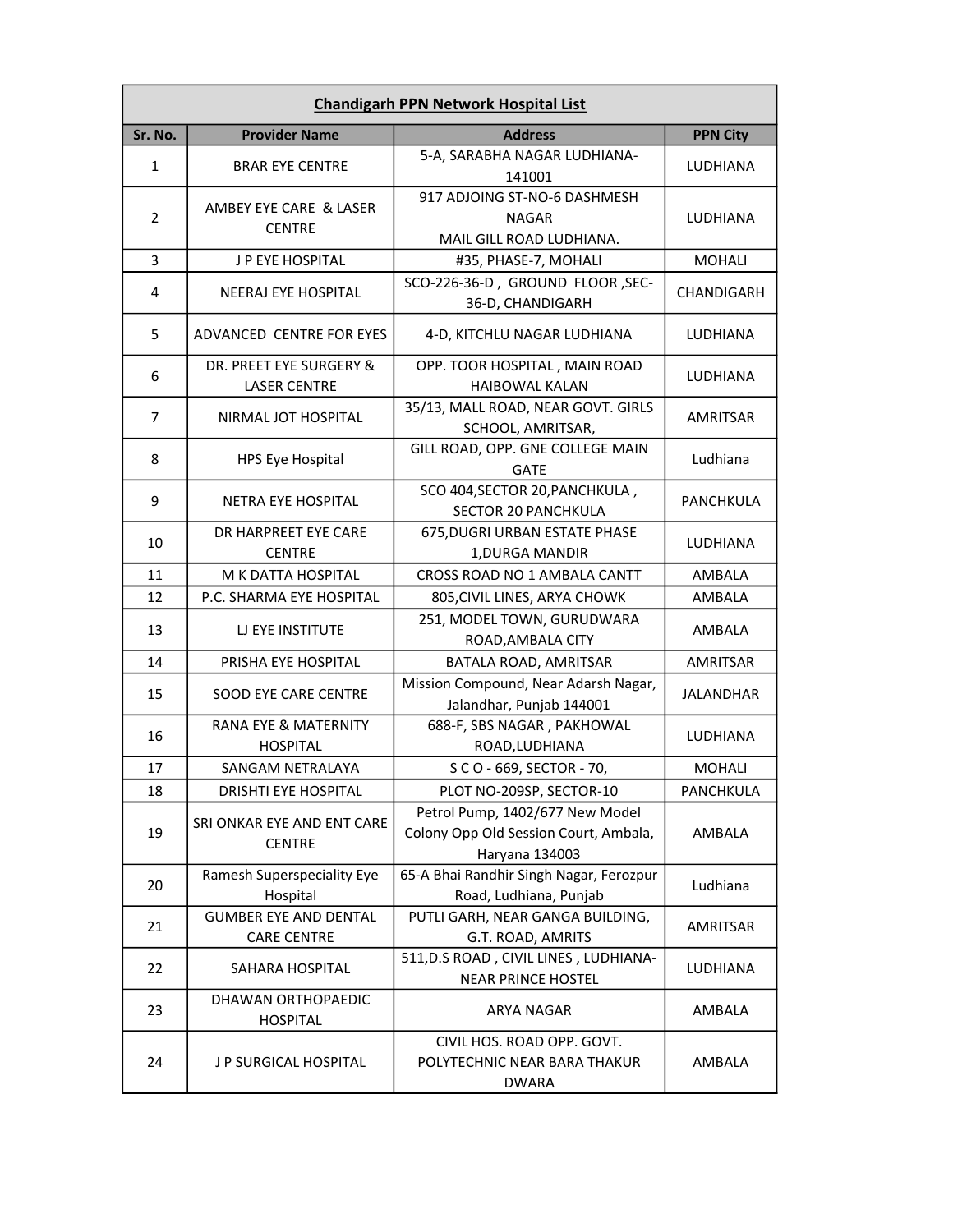| 25 | <b>SAKET HOSPITAL</b>                                | Mahesh Nagar Bridge, 1/18, Jagadhari<br>Rd, Ambala Cantt, Haryana 133001                  | AMBALA           |
|----|------------------------------------------------------|-------------------------------------------------------------------------------------------|------------------|
| 26 | A P HOSPITAL                                         | AJIT NAGAR CHOWK, NEAR SUTLAN<br>WIND WATER TANK, AMRITSAR                                | AMRITSAR         |
| 27 | CHANDAN HOSPITAL                                     | HOUSE NO.891, PHASE-7, DILAWARI<br>STREET, PUTLIGHAR                                      | AMRITSAR         |
| 28 | JAI KAMAL EYE HOSPITAL                               | OPP. SANDHU COLONY, G.T ROAD,<br>CHHEHARTA, AMRITSAR                                      | AMRITSAR         |
| 29 | <b>OMNI HOSPITAL</b>                                 | Sco 343-345 Infront of Gurutegh Bahadur<br>Gurudwara, Sector 34A, Chandigarh,<br>160022   | CHANDIGARH       |
| 30 | <b>NORTHEN INSTITUTE OF</b><br>NEURO SCIENCES(NINS)  | SCO 341-342, SECTOR-34                                                                    | CHANDIGARH       |
| 31 | <b>GREWAL EYE INSTITUTE</b>                          | SCO NO-168-169, MADHYA<br>MARG, SECTOR-9, C - CHANDIGARH                                  | CHANDIGARH       |
| 32 | <b>VIRDI EYE HOSPITAL</b>                            | SCO 226-227, SECTOR 34-A,                                                                 | CHANDIGARH       |
| 33 | MIRCHIAS LASER EYE CLINIC                            | S.C.O 833-34, SECTOR-22-A OPP PARADE<br>GROUND, CHAN                                      | CHANDIGARH       |
| 34 | <b>MAHAJAN EYE HOSPITAL</b>                          | 111 SHAHEED UDHAM SINGH NAGAR,<br>NEAR ROCK GARDEN, JALANDHAR,                            | <b>JALANDHAR</b> |
| 35 | NATIONAL KIDNEY HOSPITAL                             | I/S MANGET HOSPITAL, OPP. SESSION<br>COURT, JALANDHAR,                                    | JALANDHAR        |
| 36 | ANURAG EYE AND MATERNITY<br><b>CENTRE</b>            | OPP KALI MATA MANDIR, CHHOTI,<br>HAIBARAL, HAMBRAN RO                                     | LUDHIANA         |
| 37 | <b>HOPE HOSPITAL</b>                                 | 28-B, TAGOR NAGAR, CIVIL LINES, OPP<br>HERO DMC HEART INSTI. CIVIL LINES<br>LUDHIANA      | LUDHIANA         |
| 38 | <b>AARTI EYE</b>                                     | 57-E, TAGORE NAGAR, LUDHIANA                                                              | <b>LUDHIANA</b>  |
| 39 | MITTAL NURSING HOME                                  | 71-B, KITCHLU NAGAR, LUDHIANA                                                             | LUDHIANA         |
| 40 | SHREE BALAJI UROLOGU AND<br>SUPERSPECIALITY HOSPITAL | #31, SATGURU NAGAR, FIRUZPUR ROAD,<br>LUDHIANA                                            | LUDHIANA         |
| 41 | <b>WALIA HOSPITAL</b>                                | 33-B, SARABHA NAGAR, LUDHIANA                                                             | LUDHIANA         |
| 42 | HARMONY HOSPITAL PVT. LTD.                           | SCO,116 AB, PHASE -5 INDL.<br>AREA, SECTOR - 58 SHAHI MAJARA<br><b>MOHALI</b>             | MOHALI           |
| 43 | ADVANCE MOTHER AND CHILD<br><b>CARE CENTRE</b>       | 67, KALGIDHAR ENCLAVE BALTANA,<br>ZIRAKPUR DIST. MOHALI                                   | <b>MOHALI</b>    |
| 44 | <b>CHAHAL HOSPITAL</b>                               | 2516, PHASE -11, SEC-65, MOHALI                                                           | <b>MOHALI</b>    |
|    |                                                      | PLOT NO 4 RAKSHA ENCLAVE VIP ROAD                                                         |                  |
| 45 | <b>VCARE HOSPITAL</b>                                | ZIRAKPUR DISTRICT MOHALI PUNJAB,<br>ZIRAKPUR, RAJPURA                                     | MOHALI           |
| 46 | <b>GUPTA EYE HOSPITAL</b>                            | H.NO-685, SECTOR-<br>12A, PANCHKULA, FACING ZIRAKPUR                                      | PANCHKULA        |
| 47 | <b>Star Super Speciality Hospital</b>                | Star Superspeciality, 9A, Link Road,<br>Abadpura, Model Town, Jalandhar,<br>Punjab 144003 | <b>JALANDHAR</b> |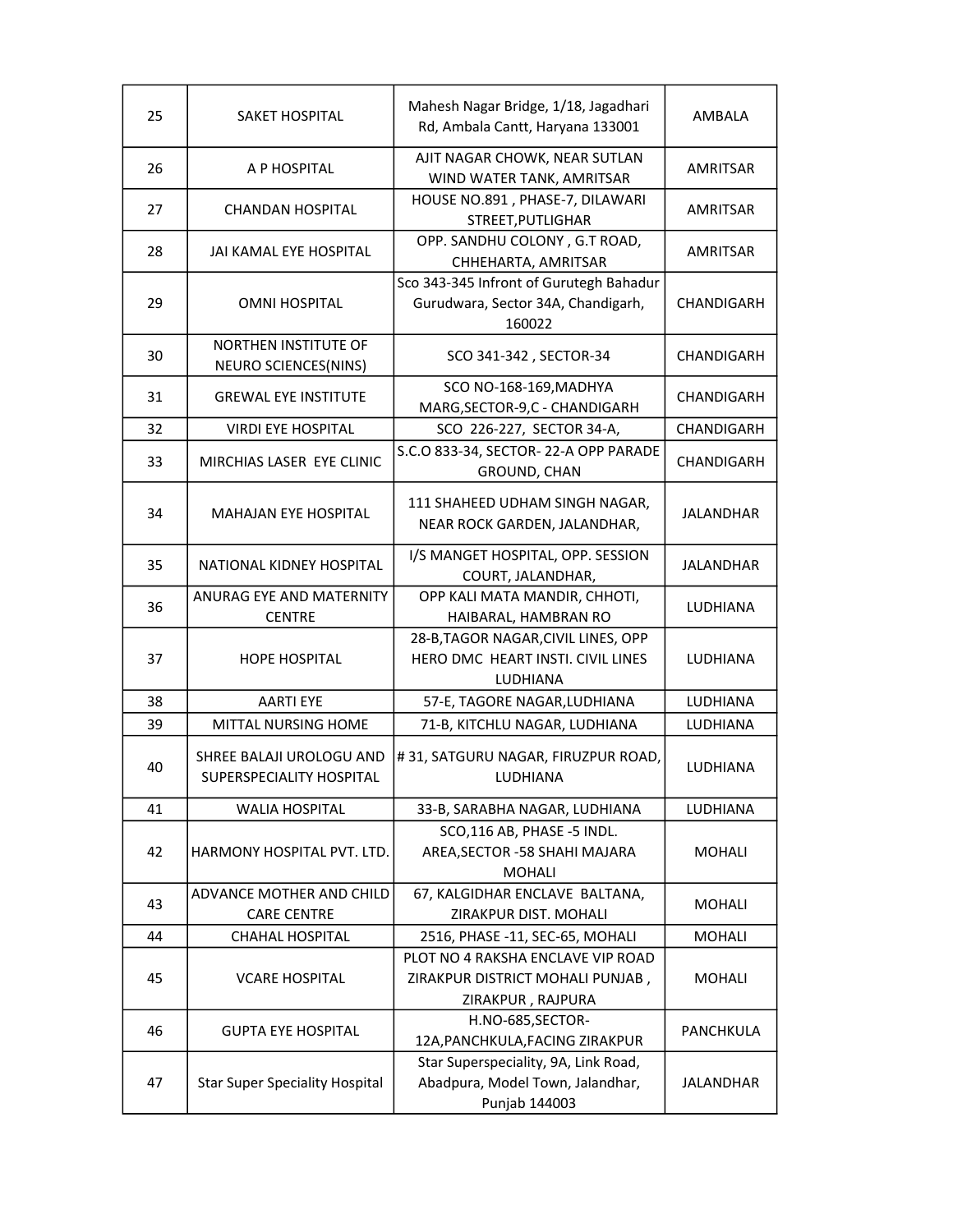| 48 | <b>CHIKITSA HOSPITAL</b>                             | 60, PINK PLAZA O/S HALL GATE                                                                 | <b>AMRITSAR</b>  |
|----|------------------------------------------------------|----------------------------------------------------------------------------------------------|------------------|
| 49 | <b>CHOUDHARY HOSPITAL</b>                            | NEAR OLD SBI, KATRA<br>KHAZABNA, INSIDE KATRA KHAZANA,<br>NEAR OLD STATE BANK OF INDIA       | AMRITSAR         |
| 50 | <b>GROVER EYE LASER &amp; ENT</b><br><b>HOSPITAL</b> | #140,SECTOR-35-A,CHANDIGARH                                                                  | CHANDIGARH       |
| 51 | KATARIA EYE & ENT HOSPITAL                           | MAHAVIR MARG, 1, GUJRAL NAGAR,<br><b>JALANDHAR</b>                                           | <b>JALANDHAR</b> |
| 52 | <b>CHUGH EYE</b>                                     | 637, MODEL TOWN, JAWADI ROAD,<br>LUDHIANA,                                                   | LUDHIANA         |
| 53 | EYECA HEALTH CARE PVT. LTD                           | DEEPAK COMPLEX NEW GRAIN MKT.<br>BEHIND ARORA PALACE , LUDHIANA                              | LUDHIANA         |
| 54 | <b>AVASTHI BONE &amp; JOINT CLINIC</b><br>& HOSPITAL | #135, GREEN PARK, OPP. PRINCE<br>HOSTEL, CIVIL LINES, LUDHIANA                               | LUDHIANA         |
| 55 | VASAL HOSPITAL PVT. LTD                              | 37, KAPURTHALA ROAD, JALANDHAR                                                               | <b>JALANDHAR</b> |
| 56 | <b>BANSAL HOSPITAL</b>                               | HAIBOWAL KALAN, LUDHIANA                                                                     | LUDHIANA         |
| 57 | RAI MULTISPECIALITY<br><b>HOSPITAL</b>               | 2069A CHANDIGARH ROAD BALDEV<br>NAGAR, AMBALA                                                | AMBALA           |
| 58 | <b>KAPOOR HOSPITAL</b>                               | 135/7, SAHZAD PUR HOUSE, POLICE LINE<br>CHOWK, AMBALA CITY                                   | AMBALA           |
| 59 | M M HOSPITAL                                         | 6, POLICE LINE, NEAR INDIAN OVERSEAS<br><b>BANK</b>                                          | AMBALA           |
| 60 | <b>MANOCHA EYE</b>                                   | NEAR A.S. SENIOR SECONDARY SCHOOL,<br>ARYA CHOWK, AMBALA CITY                                | AMBALA           |
| 61 | <b>BANSAL HOSPITAL EYE &amp;</b><br><b>MATERNITY</b> | 121, CIVIL LINES, MAXI CHOWK, NEAR<br>KALKA CHOWK, AMBALA CITY                               | AMBALA           |
| 62 | RANDHAWA HOSPITAL                                    | 12 THE MALL                                                                                  | <b>AMRITSAR</b>  |
| 63 | OM PRAKASH EYE HOSPITAL                              | 117-A, THE MALL, AMRITSAR,                                                                   | AMRITSAR         |
| 64 | <b>SEKHON NURSING HOME</b>                           | 1386, SECTOR-33C,                                                                            | CHANDIGARH       |
| 65 | ARV ORTHOPAEDIC HOSPITAL                             | #2125, SECTOR-21-C, CHANDIGARH                                                               | CHANDIGARH       |
| 66 | <b>GOYAL HOSPITAL</b>                                | B-1, FLOWER ENCLAVE, 200 FEET ROAD,<br>DUGRI, BASANT AVENUE                                  | LUDHIANA         |
| 67 | ASG EYE CARE HOSPITAL                                | PLOT NO. 98, MALHAR CINEMA ROAD, B<br><b>BLOCK, SARABHA NAGAR</b>                            | LUDHIANA         |
| 68 | RAFFELS HOSPITAL PVT. LTD.                           | SCO-138, SCECTOR-14, PANCHKULA                                                               | PANCHKULA        |
| 69 | <b>GOLDEN HOSPITAL</b>                               | SCF 10, 11, Old Ambala Rd, near MS<br>Enclave, gate, Dhakoli, Zirakpur, Punjab<br>160104     | <b>ZIRAKPUR</b>  |
| 70 | Kosmoos Hospital                                     | 215-L, Dugri Rd, near Reliance Fresh,<br>Pritm Nagar, Model Town, Ludhiana,<br>Punjab 141002 | LUDHIANA         |
| 71 | KHOSLA STONE, KIDNEY AND<br><b>SURGICAL CENTRE</b>   | 451, MODEL TOWN, NEAR CHAR KHABHA<br><b>CHOWK</b>                                            | LUDHIANA         |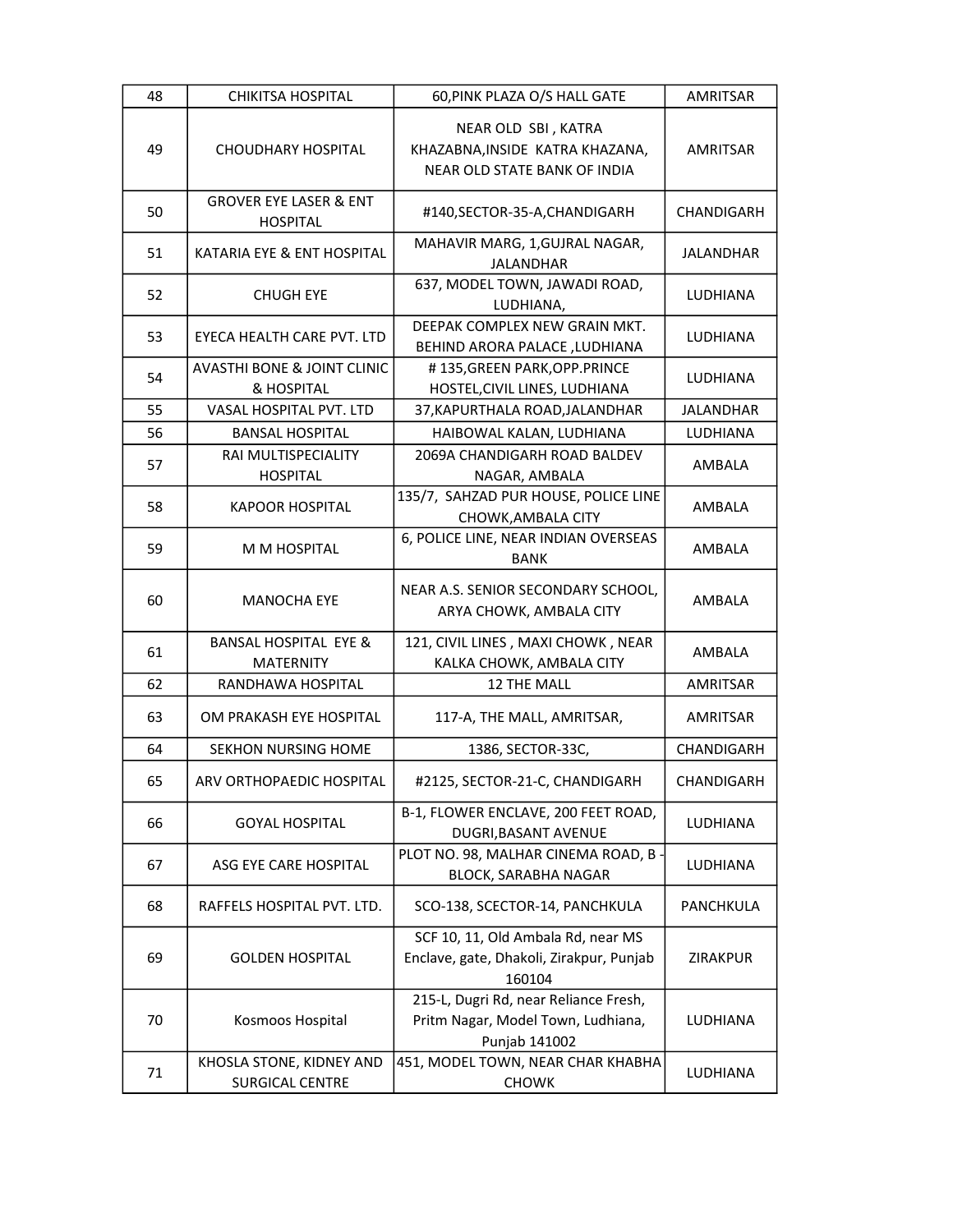| 72  | LEELAWATI HOSPITAL                                         | 9, INDERNAGAR, NR. ARYA SAMAJ<br><b>CHOWNK, POLICE LINE R</b>    | AMBALA           |
|-----|------------------------------------------------------------|------------------------------------------------------------------|------------------|
|     |                                                            | 125-UDHAM SINGH NAGAR, JALANDHAR                                 |                  |
| 73  | SIKKA HOSPITAL                                             | <b>CITY</b>                                                      | <b>JALANDHAR</b> |
| 74  | <b>ADLAKHA HOSPITAL</b>                                    | 29-B , RACE COURSE ROAD                                          | AMRITSAR         |
| 75  | <b>BERI MATERNITY CENTRE</b>                               | GANGA BUILDING, G.T ROAD,<br>PUTLIGHAR, AMRITSAR                 | AMRITSAR         |
| 76  | DR.SHAKEENS EYE & DENTAL<br><b>HOSPITAL</b>                | 391, GREEN AVENUE, SRI AMRITSAR                                  | AMRITSAR         |
| 77  | <b>BHANDARI ENT HOSPITAL</b>                               | 1/S BK DATT GATE, AMRITSAR                                       | AMRITSAR         |
| 78  | DR. PUNJS ARTEMIS HOSPITAL                                 | SHOP NO.890-8, CIRCULAR ROAD,<br>BEAUTY AVENUE, AMRITSAR, PUNJAB | AMRITSAR         |
| 79  | <b>NANDA HOSPITAL</b>                                      | MAIN BATALA ROAD, VERKA                                          | AMRITSAR         |
| 80  | <b>GLOBAL HEALTH CARE CLINIC</b>                           | HOUSE NO. 2164, SEC. 21-C,<br>CHANDIGARH                         | CHANDIGARH       |
| 81  | DMC HOSPITAL AND TRAUMA<br><b>CENTRE</b>                   | 57- SAHEED UDHAM SINGH NAGAR, OPP.<br>TV CENTRE, PUNJAB          | <b>JALANDHAR</b> |
| 82  | THIND EYE HOSPITAL                                         | 701-L MALL ROAD, MODEL TOWN                                      | <b>JALANDHAR</b> |
| 83  | ORTHOPEDICS 'N' SPINE<br><b>CENTRE</b>                     | PARTAP BAGH, NEAR BHAGAT SINGH<br><b>CHOWK JALANDHAR</b>         | <b>JALANDHAR</b> |
| 84  | <b>KALRA</b>                                               | <b>BABA THAN SINGH CHOWK, SHINGAR</b><br>ROAD, LUDHIANA,         | LUDHIANA         |
| 85  | HUNJAN BONE & JOINT<br><b>HOSPITAL</b>                     | 56-SOUTH MODEL GRAM, LUDHIANA                                    | LUDHIANA         |
| 86  | <b>LIBERTY HOSPITAL</b>                                    | #1799-1800, PHASE-3-B-II, MOHALI,                                | <b>MOHALI</b>    |
| 87  | DR.SODHIS HEALTH CARE<br>MULTISPECIALITY HOSPITAL          | #1524, SECTOR 69, MOHALI                                         | <b>MOHALI</b>    |
| 88  | PARVEEN SAINI HOSPITAL                                     | No.70-C, Taylor Road, Chanderpuri,<br>Amritsar, Punjab 143001    | <b>AMRITSAR</b>  |
| 89  | <b>NARAIN HOSPITAL</b>                                     | NO.42, MANAULI HOUSE, JAIL ROAD,<br><b>AMBALA CITY</b>           | AMBALA           |
| 90  | <b>SIRISH HOSPITAL</b>                                     | B-20, 1140, KRISHNA NAGAR,                                       | <b>LUDHIANA</b>  |
| 91  | <b>NEUROCITI HOSPITAL</b>                                  | BXX/2034, GOBIND NAGAR, NEAR HOTEL<br><b>ONN</b>                 | LUDHIANA         |
| 92  | <b>BANSAL GLOBAL HOSPITAL</b>                              | #36 PREM NAGAR AMBALA CITY                                       | AMBALA           |
| 93  | <b>SURYA KIDNEY CARE</b>                                   | SECTOR-69, MOHALI                                                | <b>MOHALI</b>    |
| 94  | JASPAL NURSING HOME                                        | 69- MODEL TOWN AMBALA CITY                                       | AMBALA           |
| 95  | <b>MEHNDIRATA HOSPITAL</b>                                 | Manali house, Ambala, Haryana 134003                             | AMBALA           |
| 96  | <b>GUARDIAN HOSPITAL</b>                                   | AMBALA JAGADHARI ROAD                                            | AMBALA           |
| 97  | PREET HOSPITAL                                             | FALEHGARH, CHURIAN ROAD, NEAR<br>RATTAN SINGH CHOWK              | AMRITSAR         |
| 98  | <b>BIALA ORTHOPAEDICS AND</b><br>MULTI SPECIALITY HOSPITAL | 54-A HUKUM SINGH ROAD, BHAVAN, S<br>S.L. PUBLIC SCH              | AMRITSAR         |
| 99  | <b>SURINDER HOSPITAL</b>                                   | NARAINGARH CHOWK, GT ROAD,<br>CHHEHARTA                          | AMRITSAR         |
| 100 | DHARAM HOSPITAL                                            | #2040, SECTOR-15-C                                               | CHANDIGARH       |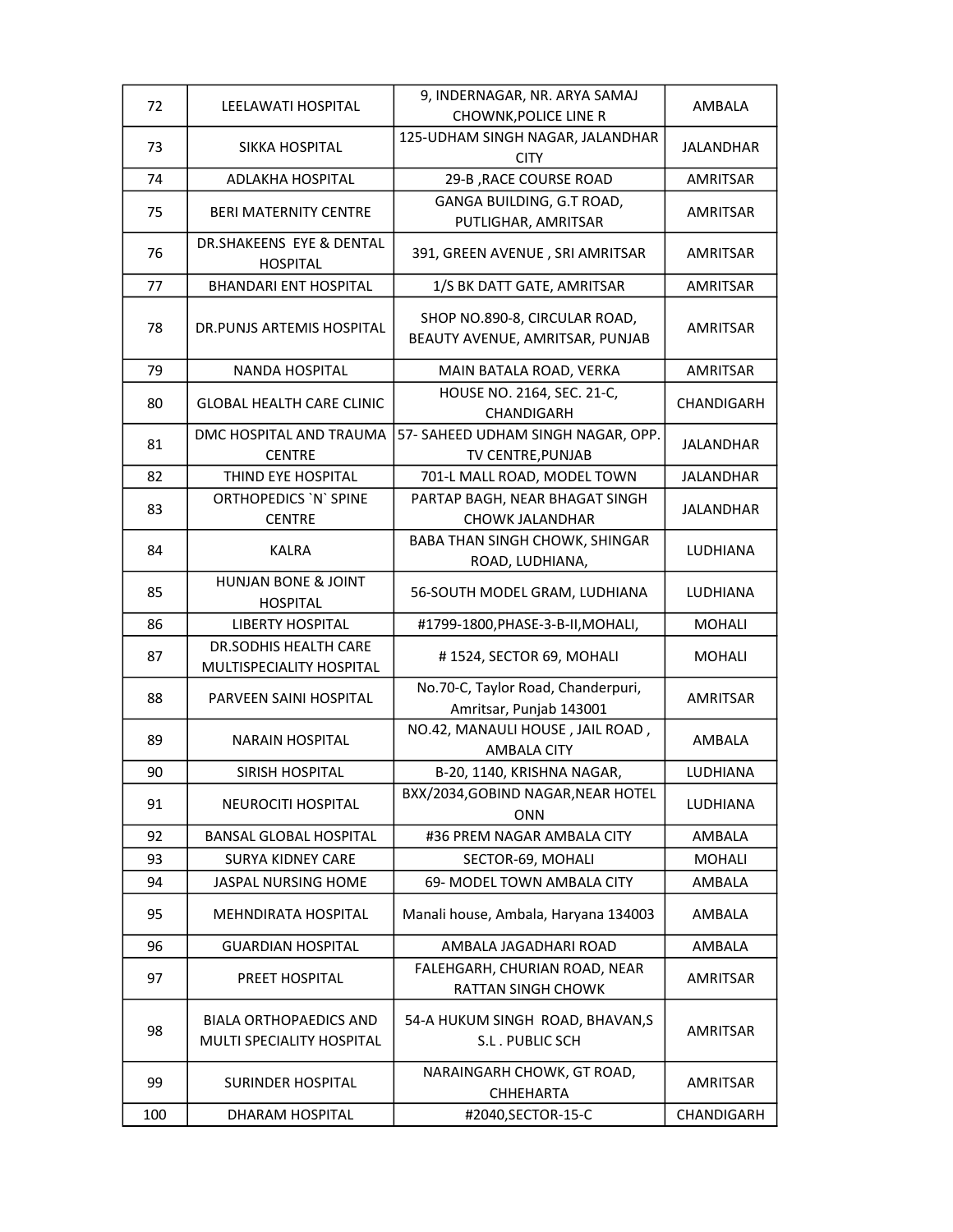| 101 | <b>KAPOOR KIDNEY AND</b><br>UROLASE CENTRE PVT LTD       | SITE NO 2, NEAR GURUDWARA, SECTOR<br>46-D, CHANDIGARH                                  | CHANDIGARH       |
|-----|----------------------------------------------------------|----------------------------------------------------------------------------------------|------------------|
| 102 | <b>KAPOOR BONE &amp; CHILDREN</b><br><b>HOSPITAL</b>     | PATHANKOT BYE PASS CHOWK,<br>JALANDHAR,                                                | <b>JALANDHAR</b> |
| 103 | DHAMI EYE CARE HOSPITAL                                  | 81-82-B, KITCHLU NAGAR, LUDHIANA                                                       | LUDHIANA         |
| 104 | KALYAN                                                   | DIV NO. 3 CHOWK, NEAR FIRE BRIGADE,<br>SAMRALA ROAD, LUDHIANA                          | LUDHIANA         |
| 105 | <b>RG STONE AND SUPER</b><br>SPECIALITY HOSPITAL         | 510-L, MODEL TOWN LUDHIANA                                                             | LUDHIANA         |
| 106 | <b>TOOR HOSPITAL</b>                                     | MAIN ROAD HAIBOWAL KALAN,<br>LUDHIANA                                                  | LUDHIANA         |
| 107 | <b>EVA HOSPITAL</b>                                      | 40, NEW LAJPAT NAGAR LUDHIANA                                                          | LUDHIANA         |
| 108 | <b>MAHAL MULTISPECIALITY</b><br><b>HOSPITAL</b>          | 4 BX SOUTH CITY, AYALI KHURD, AYALI<br><b>KALAN</b>                                    | LUDHIANA         |
| 109 | <b>AMAR HOSPITAL</b>                                     | SECTOR - 70, S.A.S. NAGAR. MOHALI                                                      | <b>MOHALI</b>    |
| 110 | Aykai Hospital                                           | INSTITUTE NO.1, SECTOR-39-A, LDH-CHD<br>NATIONAL HIGHWAY, SAMRALA ROAD                 | Ludhiana         |
| 111 | Goel Kidney Care Laser and<br>Laparoscopy Hospital       | 144001, 417, Mahavir Marg, Krishna<br>Nagar, Adarsh Nagar, Jalandhar, Punjab<br>144008 | Jalandhar        |
| 112 | Shah Hospital                                            | 593/1, Shah Nursing Home Road, Pritm<br>Nagar, Model Town, Ludhiana, Punjab<br>141002  | Ludhiana         |
| 113 | Genesis Hospital                                         | 607 L, Mall Road, Model Town, Jalandhar,<br>Punjab 144003                              | Jalandhar        |
| 114 | Dr. Shangara Singh Hospital                              | 29, Link Road, Abadpura, Model Town,<br>Jalandhar, Punjab 144003                       | Jalandhar        |
| 115 | Dr. Dang's Nursing Home and<br><b>Trauma Care Centre</b> | No-30, Model Town, 11-A, Link Road,<br>Near Sparsh Hospital Jalandhar                  | Jalandhar        |
| 116 | Innocent Hearts Multispeciality<br>Hospital              | Near TV Tower, Jalandhar - Nakodar Rd,<br>Adda Khambra, Jalandhar, Punjab 144026       | Jalandhar        |
| 117 | SANTOKH HOSPITAL                                         | # 846, Dakshin Marg, Sector 38A, Sector<br>38, Chandigarh, 160014                      | CHANDIGARH       |
| 118 | <b>TRINITY HOSPITAL</b>                                  | SCO 352-355, Patiala Rd, Swastik Vihar,<br>Zirakpur, Punjab 140603                     | ZIRAKPUR         |
| 119 | Monga Hospital                                           | MAHESH NAGAR, JAGADRI ROAD,<br>AMBALA CANTT                                            | Ambala           |
| 120 | <b>MODERN HOSPITAL</b>                                   | 39-L, MODEL TOWN, BEHIND<br>GURUDWARA SAHIB, JALANDHAR                                 | <b>JALANDHAR</b> |
| 121 | <b>BATRA HOSPITAL</b>                                    | MISSION COMPOUND , JALANDHAR                                                           | <b>JALANDHAR</b> |
| 122 | <b>EMC GROUP OF</b><br>HOSPITAL, UNIT-2                  | UNIT 11, B-13, RANJIT AVENUE,                                                          | AMRITSAR         |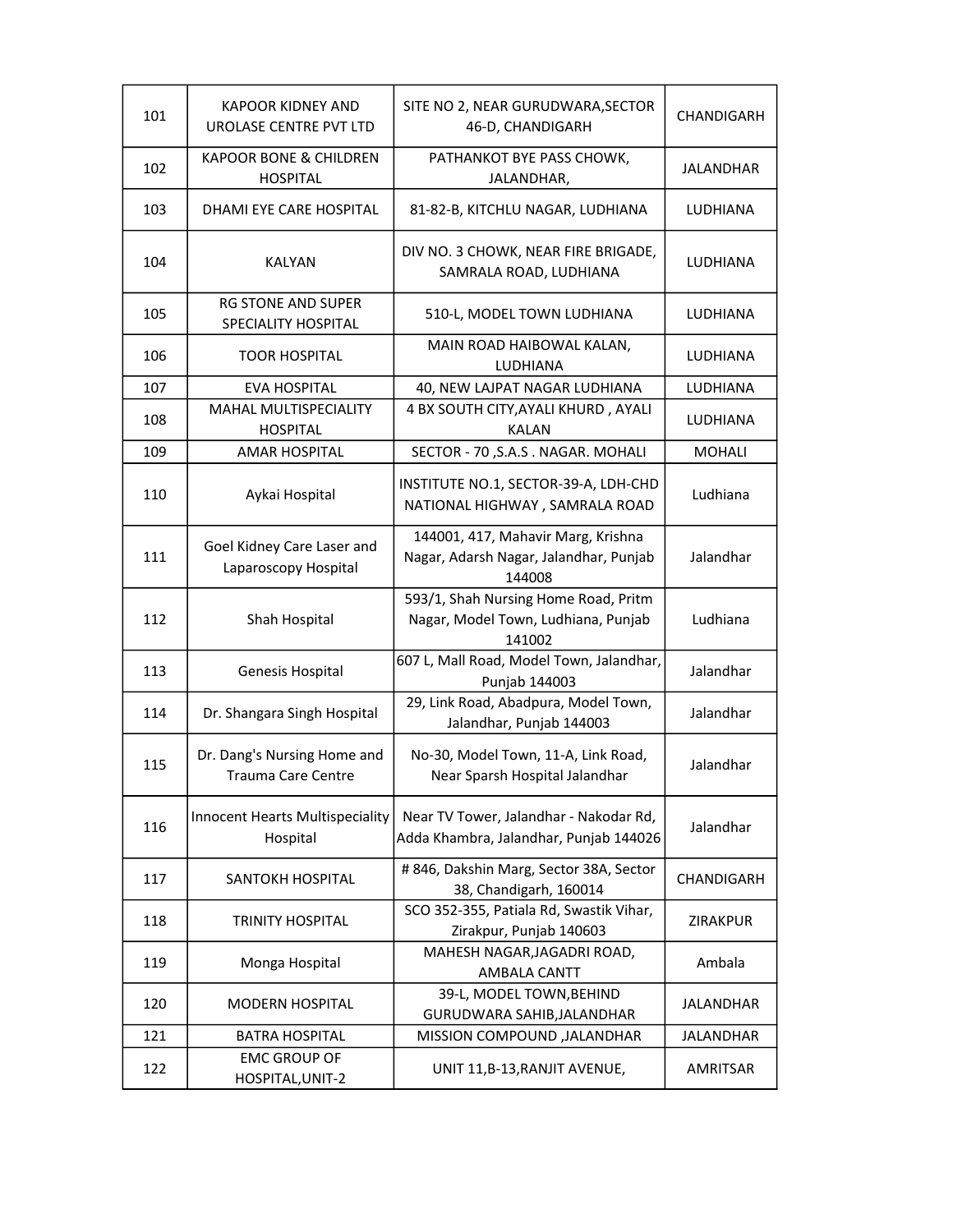| 123 | DR.DALJIT SINGH EYE<br><b>HOSPITAL</b>                   | NO.1, RADHA SOAMI ROAD, MAJITHA<br>ROAD CHOWK OPPOSITE NIRMAL<br>SWAMY AASHRAM AMRITSAR - OLD<br>ADDRESS SHERANWALA GATE | AMRITSAR         |
|-----|----------------------------------------------------------|--------------------------------------------------------------------------------------------------------------------------|------------------|
| 124 | GUPTA HOSPITAL                                           | 12-F, RACE COURSE ROAD, NEAR<br>GURDWARA, AMRITSAR                                                                       | AMRITSAR         |
| 125 | <b>DEV HOSPITAL</b>                                      | BATALA ROAD AMRITSAR                                                                                                     | AMRITSAR         |
| 126 | <b>MOKHA HOSPITAL &amp; KIDNEY</b><br><b>CARE CENTRE</b> | 905/13, OPP. GOVT.DENTAL COLLEGE<br>GIRLS HOSTEL, BATALA ROAD, AMRITSAR                                                  | AMRITSAR         |
| 127 | <b>KAPIL HOSPITAL</b>                                    | <b>NEAR NEW COURTS, OPP</b><br>COMMISSIONERS OFFICE, JALANDHAR                                                           | <b>JALANDHAR</b> |
| 128 | SHIVALIK HOSPITAL & TRUMA<br><b>CENTRE</b>               | Japjee Dental Rd, opposite Shemrock<br>School, Sector 69, Sahibzada Ajit Singh<br>Nagar, Punjab 160062                   | <b>MOHALI</b>    |
| 129 | ACE HEART & VASCULAR<br><b>INSTITUTE</b>                 | Shivalik Hospital Premises, Sector - 69,<br>Sahibzada Ajit Singh Nagar, Punjab<br>160062                                 | <b>MOHALI</b>    |
| 130 | <b>Advamed Hospital</b>                                  | kohinoor Dhaba, CHANDIGARH AMBALA<br>HIGHWAY NEAR GANGA NURSERY,<br>Zirakpur, Punjab 140603                              | Zirakpur         |
| 131 | <b>BASSI NURSING HOME PVT</b><br><b>LTD</b>              | 970-B, DHOBI GHAT, CIVIL LINES,<br>LUDHIANA -<br><b>CIVI</b>                                                             | LUDHIANA         |
| 132 | SAREEN HOSPITAL                                          | SANDHU AVENUE, BATALA<br>ROAD, AMRITSAR                                                                                  | AMRITSAR         |
| 133 | <b>BEDI HOSPITAL</b>                                     | 182, SECTOR 33 A CHANDIGARH                                                                                              | CHANDIGARH       |
| 134 | VARDHMAN NURSING HOME                                    | 13-C, CIVIL LINES, JAIL ROAD, NEAR<br><b>SESSION COURTS</b>                                                              | AMBALA           |
| 135 | APOLLO HOSPITAL                                          | 2509/3, BHUSHAN PURA,                                                                                                    | AMRITSAR         |
| 136 | SANJEEVAN HOSPITAL                                       | I/S LAHORI GATE, BACK SIDE POLICE<br><b>STATION D DIVISION</b>                                                           | AMRITSAR         |
| 137 | LIFE KARE HOSPITAL -<br>AMRITSAR                         | 3, NIRANKARI COLONY, FGC ROAD,<br>AMRITSAR                                                                               | <b>AMRITSAR</b>  |
| 138 | SATYAM HOSPITAL & TRAUMA<br><b>CENTRE</b>                | 392, ADARSH NAGAR, KAPURTHALA<br>CHOK, JALANDHAR CITY                                                                    | <b>JALANDHAR</b> |
| 139 | SANDHU LIFE KARE HOSPITAL                                | 212, Grand Trunk Rd, opposite OBC Bank,<br>New Ranjit Pura, Chheharta, Amritsar,<br>Punjab 143001                        | AMRITSAR         |
| 140 | NEW BHANDHARI HOSPITAL                                   | New Bhandari Hospital, Majitha Rd, near<br>SSSS School, Amritsar, Punjab 143001                                          | AMRITSAR         |
| 141 | NAVPREET HOSPITAL                                        | Grand Trunk Rd, Guru Arjun Nagar,<br>Putligarh, Amritsar, Punjab 143001                                                  | AMRITSAR         |
| 142 | JAMMU HOSPITAL                                           | KAPURTHALA ROAD, NEAR SPORTS<br>COLLEGE, JALANDHAR,                                                                      | JALANDHAR        |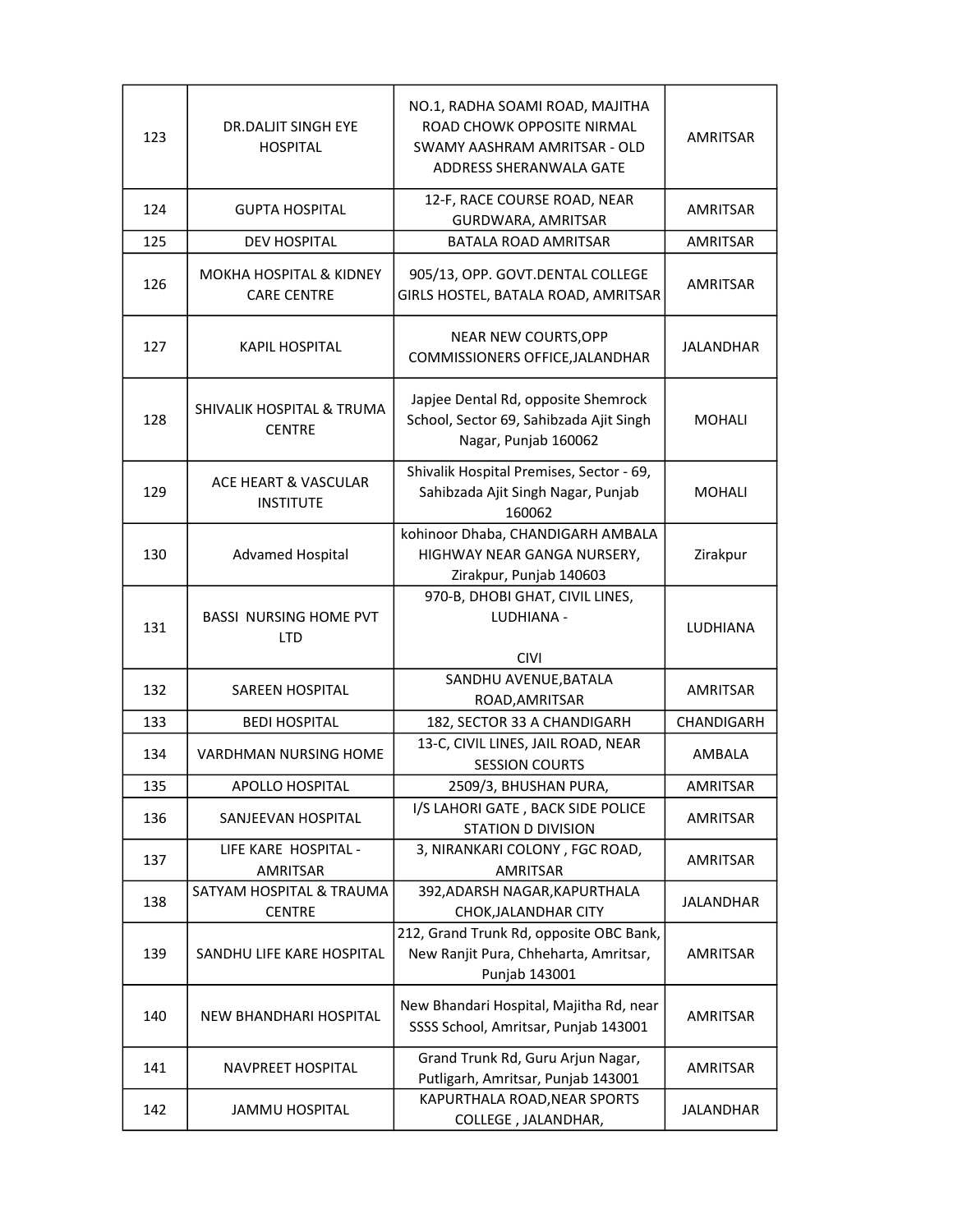| 143 | ARORA HOSPITAL - AMRITSAR                                     | NEAR PETROL PUMP, G.T ROAD,<br><b>CHHEHARTA</b>                                                  | AMRITSAR         |
|-----|---------------------------------------------------------------|--------------------------------------------------------------------------------------------------|------------------|
| 144 | <b>CARE WELL HEART &amp; SUPER</b><br>SPECIALITY HOSPITAL     | MODEL TOWN, G T ROAD, NEAR<br><b>RAILWAY STATION</b>                                             | AMRITSAR         |
| 145 | <b>SWIFT HOSPITAL</b>                                         | NEAR GURU NANAK DEV HOSPITAL,<br>MAJITHA ROAD, AMRISAR-                                          | AMRITSAR         |
| 146 | <b>GHAI HOSPITAL</b>                                          | 661, A & B, GURU TEG BAHADUR NAGAR,<br><b>NEAR GURU RAVIDAS CHOWK</b>                            | JALANDHAR        |
| 147 | <b>ISHWAR HOSPITAL</b>                                        | SPATU ROAD, MIRI PIRI CHOWK,<br>AMBALA                                                           | AMBALA           |
| 148 | <b>MADAAN HOSPITAL</b>                                        | NEAR NARI NIKETAN, MAJITHA ROAD                                                                  | AMRITSAR         |
| 149 | <b>EMC GROUP OF</b><br>HOSPITAL, UNIT-1                       | SHAKTI NAGAR, INSIDE4 LAHORI<br>GATE, AMRITSAR                                                   | AMRITSAR         |
| 150 | RANJIT HOSPITAL                                               | NEAR GANGA BUILDING, G. T. ROAD,<br>PUTLINAGAR, AMRITSAR                                         | AMRITSAR         |
| 151 | <b>SURJIT MULTI SPECIALTY &amp;</b><br><b>CANCER HOSPITAL</b> | 1, JUJHAR SINGH AVENUE, AIRPORT<br>ROAD, GUMTALA, AMRITSAR                                       | AMRITSAR         |
| 152 | KARAM SINGH MEMORIAL<br><b>HOSPITAL</b>                       | #16, DOCTOR AVENUE, CIRCULAR ROAD                                                                | <b>AMRITSAR</b>  |
| 153 | <b>OHRI HOSPITAL</b>                                          | OPP. RAILWAY WORKSHOP G.T ROAD,<br><b>PUTLIGHAR</b>                                              | AMRITSAR         |
| 154 | <b>MEDICAID HOSPITAL</b>                                      | NEAR RATTAN SINGH CHOWK AMRITSAR                                                                 | AMRITSAR         |
| 155 | <b>FLOREM HOSPITAL</b>                                        | MAJITHA BYE PASS CHOWK, NEAR<br>TRAFFIC LIGHTS, MAJITHA ROAD,<br><b>AMRITSAR</b>                 | AMRITSAR         |
| 156 | <b>NEW LIFE HOSPITAL</b>                                      | OPP. GURU NANAK AVENUE, MAJITHA<br>ROAD, AMRITSAR                                                | AMRITSAR         |
| 157 | <b>HEALING HOSPITAL</b>                                       | SCO 18-19, SECTOR 34 A,                                                                          | CHANDIGARH       |
| 158 | JOHAL HOSPITAL & MATERNITY<br><b>HOME</b>                     | RAMA MANDI, JALANDHAR                                                                            | <b>JALANDHAR</b> |
| 159 | AIMC BASSI HOSPITAL                                           | 200,TAGORE NAGAR,OPP POSTAL<br>COLONY                                                            | LUDHIANA         |
| 160 | J P HOSPITAL                                                  | Phase - 7, 35, Mohali Stadium Rd, Sector<br>61, Sahibzada Ajit Singh Nagar,<br>Chandigarh 160062 | <b>MOHALI</b>    |
| 161 | CHEEMA MEDICAL                                                | PHASE-IV, NEAR TELEPHONE EXCHANGE<br>, MOHALI                                                    | <b>MOHALI</b>    |
| 162 | DHAWAN HOSPITAL                                               | PLOT NO-1, SECTOR-7, PANCHKULA                                                                   | PANCHKULA        |
| 163 | Sobti Neuro and<br><b>Superspeciality Hospital</b>            | B-I/973, KVM, School Rd, Civil Lines,<br>Ludhiana, Punjab 141001                                 | Ludhiana         |
| 164 | Apex hospital and maternity<br>Home                           | 520-521, NEW JAWAHAR NAGAR,<br><b>JALANDHAR</b>                                                  | <b>JALANDHAR</b> |
| 165 | <b>MEDISTAR A MULTI</b><br>SUPERSPECIALITY HOSPITAL           | 361, THE MALL, AMRITSAR                                                                          | AMRITSAR         |
| 166 | PARKASH HOSPTAL                                               | G.T. ROAD, PUTLIGARH, AMRITSAR                                                                   | AMRITSAR         |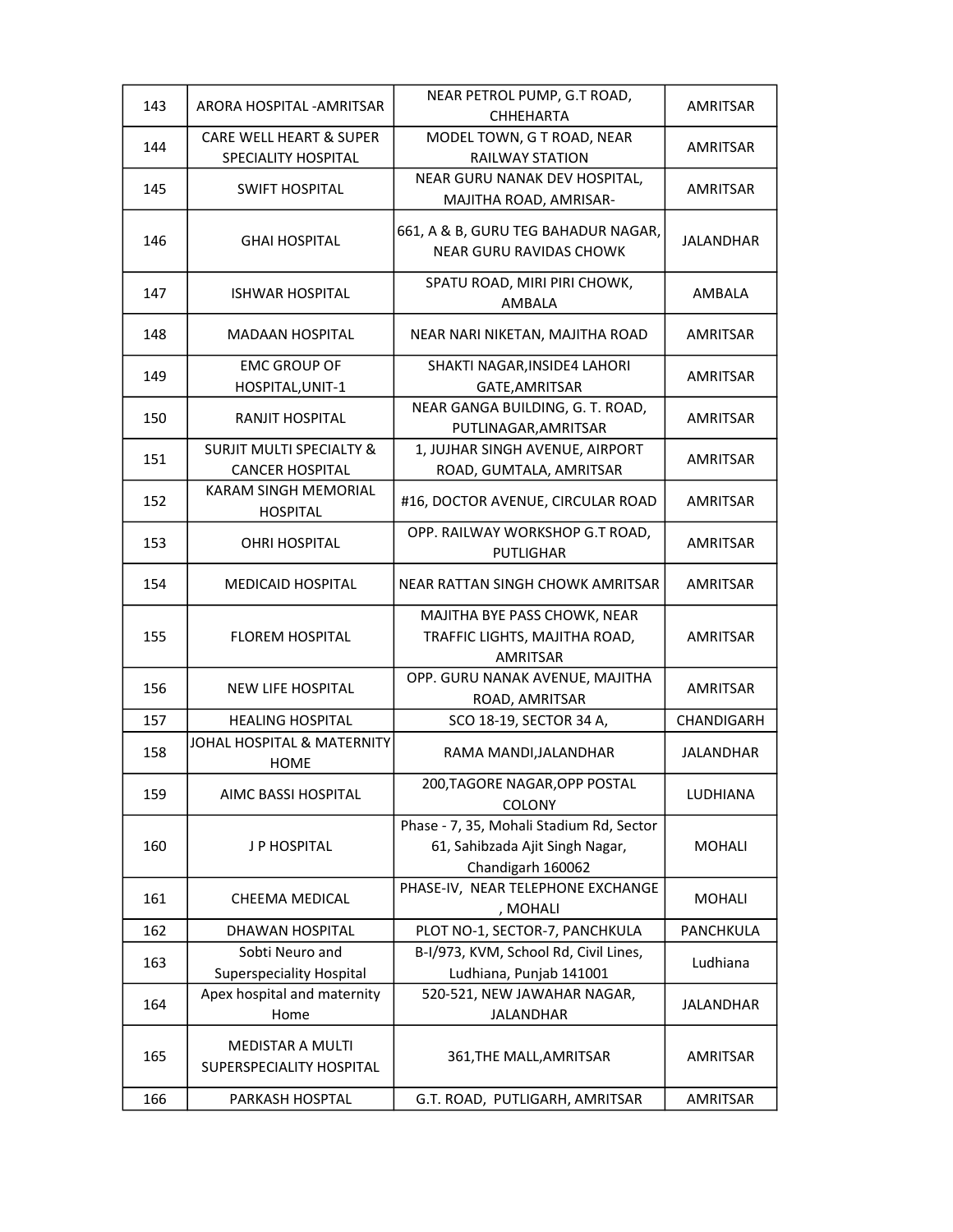| 167 | LANDMARK                                                                                 | SECTOR-33-C, NEAR TRACCED GARDEN,<br>CHANDIGARH                    | CHANDIGARH       |
|-----|------------------------------------------------------------------------------------------|--------------------------------------------------------------------|------------------|
| 168 | DR. P.S.P. MEMORIAL JANTA<br><b>HOSPITAL</b>                                             | OPP. CENTRAL JAIL, AJNALA ROAD,<br><b>AMRITSAR</b>                 | AMRITSAR         |
| 169 | <b>SHRIRAM CARDIAC CENTER</b>                                                            | VILLAGE NURPUR, PATHANKOT BYEPASS<br>ROAD, JALANDHAR,              | <b>JALANDHAR</b> |
| 170 | NEELKANTH HOSPITAL                                                                       | NEAR SPRINGDALE SCHOOL, BYE PAS<br>FATEHGARH CHURIAN RAOD AMRITSAR | AMRITSAR         |
| 171 | DR VED GUPTA HOSPITAL                                                                    | 355, THE MALL ROAD, AMRITSAR                                       | <b>AMRITSAR</b>  |
| 172 | AGGARWAL NURSING HOME                                                                    | INSDE SULTANWIND GATE, OLD LAKKAR<br>MANDI, NEAR JALLIAN WALA BAGH | AMRITSAR         |
| 173 | <b>APEX HOSPITAL - AMRITSAR</b>                                                          | BATALA ROAD, NEAR RISHAB AUTO<br><b>AMRITSAR</b>                   | AMRITSAR         |
| 174 | MEDCARD MULTISPECIALITY<br><b>HOSPITAL</b>                                               | TARN TARAN ROAD, AMRITSAR                                          | <b>AMRITSAR</b>  |
| 175 | AKASHDEEP HOSPITAL                                                                       | MAJITHA ROAD, OPP. MB<br>POLYTECHNICAL COLLEGE, AMRITSAR           | AMRITSAR         |
| 176 | <b>CARE &amp; CURE MEDICITY</b><br><b>HOSPITAL</b>                                       | BATALA ROAD, MALL ROAD NEAR<br>SHIVALA BHAG BHIYAN AM              | AMRITSAR         |
| 177 | DOABA HOSPITAL                                                                           | 320, LAJPAT NAGAR, JALANDHAR,                                      | <b>JALANDHAR</b> |
| 178 | <b>GLOBAL HEART &amp; SUPER</b><br>SPECIALITY HOSPITAL                                   | FEROZEPUR ROAD, NEAR OCTROI POST                                   | <b>LUDHIANA</b>  |
| 179 | <b>COSMO HOSPITAL</b>                                                                    | SECTOR-62, PHASE-8, MOHALI                                         | <b>MOHALI</b>    |
|     |                                                                                          | B-20, 1197/1, KRISHANA NAGAR CIVIL<br>LINES LUDHIANA               |                  |
| 180 | AASTHA KIDNEY AND SUPER<br>SPECIALITY HOSPITAL                                           | KRISHNA NAGAR, CIVIL LINES,                                        | LUDHIANA         |
|     |                                                                                          | LUDHIANA, PUNJAB                                                   |                  |
| 181 | <b>IVY MULTISPECIALITY</b><br><b>HOSPITAL &amp; CANCER</b><br><b>RESEARCH INS</b>        | SECTOR-71, MOHALI, PUNJAB                                          | <b>MOHALI</b>    |
| 182 | <b>NAYYAR HOSPITAL</b>                                                                   | 3, DASONDHA SINGH ROAD,<br>AMRITSAR, LAWRENCE ROAD.                | AMRITSAR         |
| 183 | <b>HARGUN HOSPITAL</b>                                                                   | BATALA ROAD, AMRITSAR                                              | AMRITSAR         |
| 184 | <b>GLOBAL HOSPITAL</b>                                                                   | 10, Link Road, Abadpura, Lajpat Nagar,<br>Jalandhar, Punjab 144003 | <b>JALANDHAR</b> |
| 185 | CAREMAX SUPERSPECIAITY<br><b>HOSPITAL</b>                                                | <b>GURU NANAK MISSION CHOWK, NR.</b><br>PETROL PUMP                | <b>JALANDHAR</b> |
| 186 | PANCHAM HOSPITAL                                                                         | SCO 34-37 GK MALL, CANAL ROAD<br><b>JAWADDI</b>                    | LUDHIANA         |
| 187 | <b>ORISON SUPER SPECIALITY</b><br><b>HOSPITAL INFERTILITY AND</b><br><b>TRUMA CENTRE</b> | 959/11 ADARSH NAGAR BAREWAL ROAD                                   | LUDHIANA         |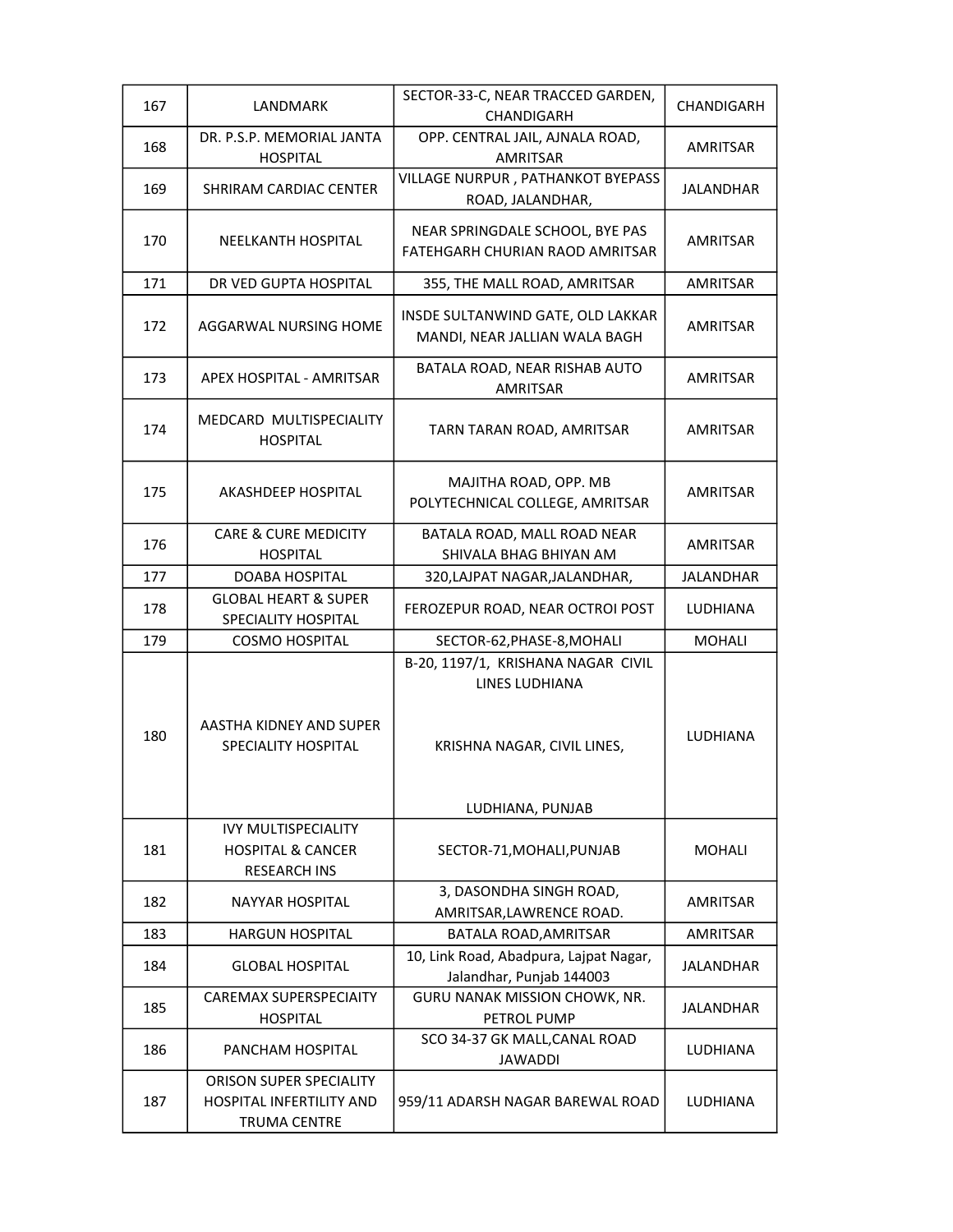| 188 | DHALIWAL HOSPITAL                                                    | BATALA ROAD, NEAR GOVERNMENT<br><b>DENTAL COLLEGE</b>                                                                     | AMRITSAR         |
|-----|----------------------------------------------------------------------|---------------------------------------------------------------------------------------------------------------------------|------------------|
| 189 | <b>MAYO HEALTHCARE SUPER</b><br>SPECIALITY HOSPITAL                  | Site 1 & 2, Himalaya Marg, near<br>Gurudwara Singh Shaheedan, Sector 69,<br>Sahibzada Ajit Singh Nagar, Punjab<br>160062  | MOHALI           |
| 190 | SMT PAARVATI DEVI HOSPITAL                                           | A BLOCK RANJIT AVENUE                                                                                                     | AMRITSAR         |
| 191 | <b>MAHAJAN HOSPITAL</b>                                              | 1/ S, KHAZANA GATE,                                                                                                       | <b>AMRITSAR</b>  |
| 192 | <b>B B C HEART CARE PRUTHI</b><br><b>HOSPITAL</b>                    | 301, LAJPAT NAGAR, JALANDHAR                                                                                              | <b>JALANDHAR</b> |
| 193 | <b>ARORA NEURO CENTRE</b>                                            | 120, THE MALL, CIVIL LINES                                                                                                | <b>LUDHIANA</b>  |
| 194 | <b>GRECIAN SUPER SPECIALITY</b><br><b>HOSPITAL</b>                   | SECTOR-69, OPP. VILLAGE, KUMBHRA,<br><b>MOHALI</b>                                                                        | MOHALI           |
| 195 | <b>INDUS HOSPITAL</b>                                                | SCO-98-100, PHASE-3 B2.SAS<br>NAGAR.MOHALI, PUNJAB                                                                        | <b>MOHALI</b>    |
| 196 | K.D. HOSPITAL                                                        | 7, MENTAL HOSPITAL ROAD, NEAR<br>MEDICAL COLLEGE, AMRIT                                                                   | <b>AMRITSAR</b>  |
| 197 | <b>ORTHONOVA JOINT &amp;</b><br>TRAUMA HOSPITAL (P) LTD              | NAKODAR ROAD, NEAR NARI NEKETAN,<br><b>JALANDHAR</b>                                                                      | JALANDHAR        |
| 198 | THE CORPORATE HOSPITAL                                               | Batala Rd, Nehru Nagar, Amritsar, Punjab<br>143001                                                                        | <b>AMRITSAR</b>  |
| 199 | <b>HEALING TOUCH SUPER</b><br>SPECIALITY HOSPITAL                    | KHASRA NO. 195,196,197 SULTANPUR<br>CHAOWK, AMBALA CHANDIGARH ROAD,<br><b>AMBALA CITY</b>                                 | AMBALA           |
| 200 | <b>SHOOR HOSPITAL</b>                                                | 1/S, KHAZANA GATE, INNER CIRCULAR<br>ROAD, AMRITSAR                                                                       | AMRITSAR         |
| 201 | PULSE HOSPITAL-AMRITSAR                                              | MAQBOOL PURA CHOWK, PURANI<br>CHUNGI, MEHTA ROAD, AMRITSAR                                                                | AMRITSAR         |
| 202 | MUKAT HOSPITAL & HEART<br><b>INSTITUTE</b>                           | 47, S.C.O, 49, Dakshin Marg, Sector 34A,<br>Sector 34, Chandigarh, 160022                                                 | CHANDIGARH       |
| 203 | <b>DEEPAK HOSPITAL</b>                                               | OPP PAU, GATE NO-01, SARBHA<br>NAGAR, LUDHIANA, PUNJAB (A                                                                 | LUDHIANA         |
| 204 | SANKARA EYE HOSPITAL                                                 | VIPUL WORLD, VILL.BHANOHAR P.O.<br>DAKHA LDH-PRZ, ROAD                                                                    | LUDHIANA         |
| 205 | PROLIFE HOSPITALS (PROLIFE<br>MULTISPECIALITY HOSPITALS<br>PVT.LTD.) | VILLAGE GILL, MALERKOTLA ROAD,<br>LUDHIANA, GNE COLLEGE                                                                   | LUDHIANA         |
| 206 | <b>INDUS SUPER-SPECIALITY</b><br><b>HOSPITAL</b>                     | Franco Hotel Road, opp. Old DC Office,<br>Sector 55, Phase 1, Sector 55, Sahibzada<br>Ajit Singh Nagar, Chandigarh 160055 | <b>MOHALI</b>    |
| 207 | Rotary Hospital                                                      | Ram Bagh Road opposite Dusshera<br>Ground, Mill Road, Chain Mandi, Ambala<br>Cantt, Haryana 133001                        | Ambala           |
| 208 | UPPAL NEURO HOSPITAL &<br>SUPER SPECIALITY CENTRE                    | 4, near SBI Bank, Rani Ka Bagh, Mohindra<br>Colony, Amritsar, Punjab 143001                                               | AMRITSAR         |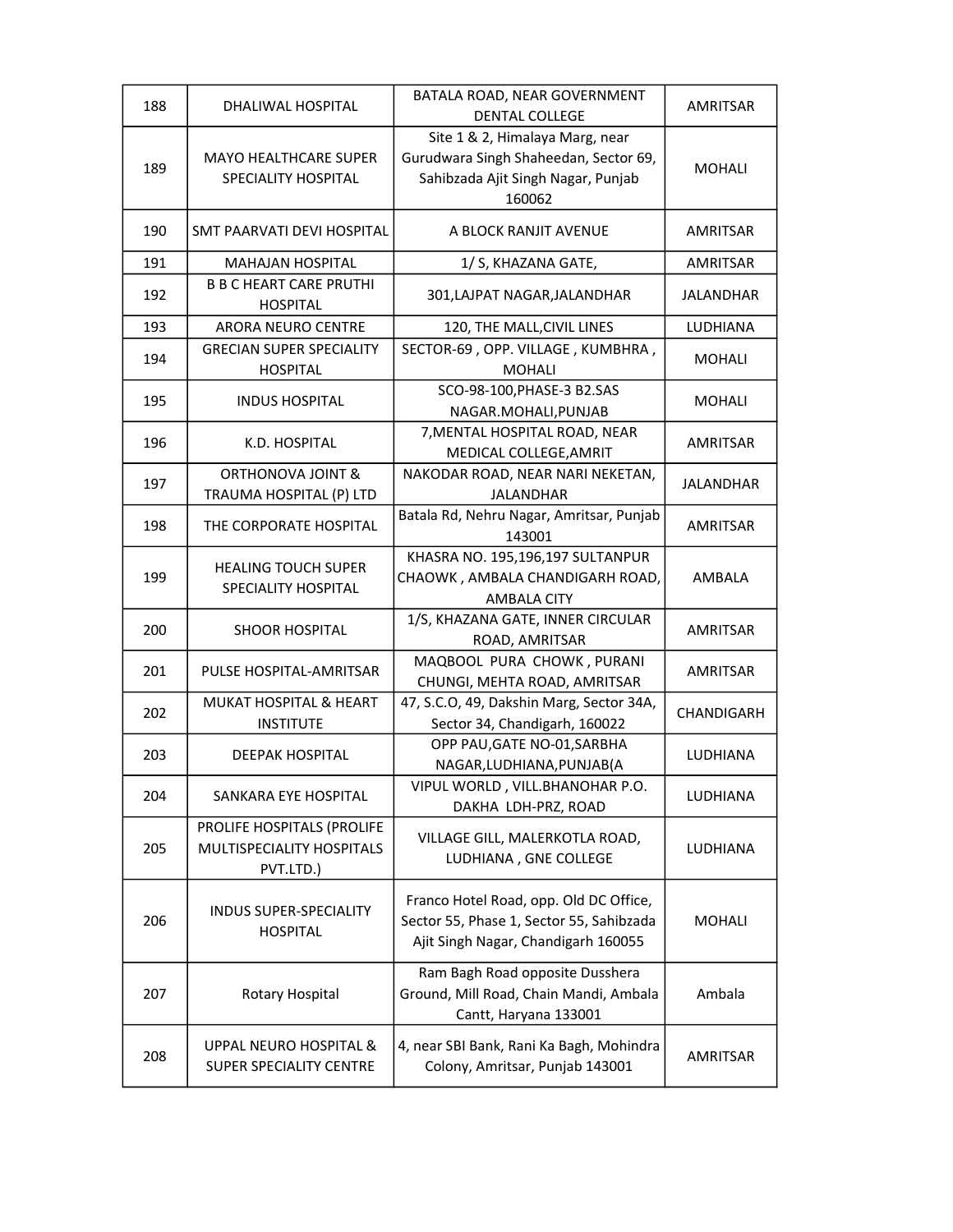| 209 | SARVODYA HOSPITAL                                                       | Opposite Khalsa College for Boys, Adj.<br>Northern Motors, G.T. Road, Jalandhar,<br>Jalandhar, Punjab 144001 | <b>JALANDHAR</b> |
|-----|-------------------------------------------------------------------------|--------------------------------------------------------------------------------------------------------------|------------------|
| 210 | TAGORE HOSPITAL & HEART<br>CARE CENTRE PVT LTD                          | MAHAVIR MARG, BANDA BAHADUR<br>NAGAR, JALANDHAR                                                              | <b>JALANDHAR</b> |
| 211 | CAPITOL HOSPITAL                                                        | JALANDHAR-PATHANKOT ROAD, NH-44,<br>NEAR RERU CHOWK, JALANDHAR,                                              | <b>JALANDHAR</b> |
| 212 | <b>AMCARE HOSPITAL</b>                                                  | <b>VIP ROAD, ZIRAKPUR</b>                                                                                    | <b>MOHALI</b>    |
| 213 | HARTEJ HOSPITAL                                                         | A 290-293, RANJIT AVENUE, AMRITSAR,                                                                          | AMRITSAR         |
| 214 | AMANDEEP MEDICITY<br><b>HOSPITAL</b>                                    | NEAR NOVELTY CHOWK, MALL ROAD                                                                                | AMRITSAR         |
| 215 | SHRIMANN SUPERSPECIALITY<br>HOSPITAL (A UNIT OF<br>SHRIMAN ENTERPRISES) | VILLAGE-NOORPUR, , PATHANKOT<br>BYEPASS ROAD, JALANDHAR, NURPUR                                              | <b>JALANDHAR</b> |
| 216 | LUDHIANA MEDIWAYS<br><b>HOSPITAL</b>                                    | NEAR OCTROI, POST FEROZEPUR ROAD                                                                             | <b>LUDHIANA</b>  |
| 217 | NHS HOSPITAL (A UNITOF<br><b>NASA BRAIN AND SPINE</b><br>CENTRE)        | 128- GURU NANAK NAGAR, OPPOSITE<br>SPORTS COLLEGE, KAPURTHALA ROAD                                           | <b>JALANDHAR</b> |
| 218 | <b>OJAS SUPER SPECIALTY</b><br><b>HOSPITAL</b>                          | H1, NH 7, Sector 26, Panchkula<br>Extension, Panchkula, Haryana 134116                                       | PANCHKULA        |
| 219 | <b>JOSHI HOSPITAL &amp; TRAUMA</b><br><b>CENTRE</b>                     | KAPURTHALA CHOWK, JALANDHAR,                                                                                 | JALANDHAR        |
| 220 | SRI GURU HARKISHAN SAHIB<br><b>EYE HOSPITAL TRUST</b>                   | SECTOR-77, MOHALI, SOHANA                                                                                    | <b>MOHALI</b>    |
| 221 | SHALBY MULTISPECIALITY<br>HOSPITAL ( A UNIT OF SHALBY<br>LIMITED)       | PHASE-IX, SAS NAGAR, SECTOR-63,<br>CHANDIGARH SECTOR 62, S.A.S.NAGAR                                         | MOHALI           |
| 222 | SRI GURU RAM DAS<br><b>CHARITABLE HOSPITAL</b>                          | NEAR GURUDWARA SHAHEEDAN,<br>CIRCULAR ROAD,                                                                  | AMRITSAR         |
| 223 | <b>MOHAN DAI OSWAL HOSPITAL</b>                                         | G.T ROAD SHERPUR BYPASS, LUDHIANA                                                                            | LUDHIANA         |
| 224 | <b>IVY HOSPITAL</b>                                                     | MDC- SECTOR-5, PANCHKULA                                                                                     | PANCHKULA        |
| 225 | <b>FORTIS HOSPITALS LIMITED</b>                                         | MAJITHA VERKA BYPASS ROAD,<br>AMRITSAR                                                                       | AMRITSAR         |
| 226 | AMANDEEP HOSPITAL                                                       | G.T. ROAD, MODEL TOWN                                                                                        | <b>AMRITSAR</b>  |
| 227 | DEEP NURSINGH HOME &<br><b>CHILDREN HOSPITAL</b>                        | 481-R, MODEL TOWN                                                                                            | LUDHIANA         |
| 228 | <b>EMC SUPER SPECIALITY</b><br><b>HOSPITAL PVT LTD</b>                  | <b>GREEN AVENUE AMRITSAR</b>                                                                                 | AMRITSAR         |
| 229 | <b>IVY HOSPITAL</b>                                                     | AIR PORT ROAD, AMRITSAR                                                                                      | <b>AMRITSAR</b>  |
| 230 | SACRED HEART HOSPITAL                                                   | MAQSUDAN, SUBHASH NAGAR,<br><b>JALANDHAR</b>                                                                 | <b>JALANDHAR</b> |
| 231 | <b>FORTIS HOSPITAL</b>                                                  | Jail Rd, Sector 62, Sahibzada Ajit Singh<br>Nagar, Punjab 160062                                             | MOHALI           |